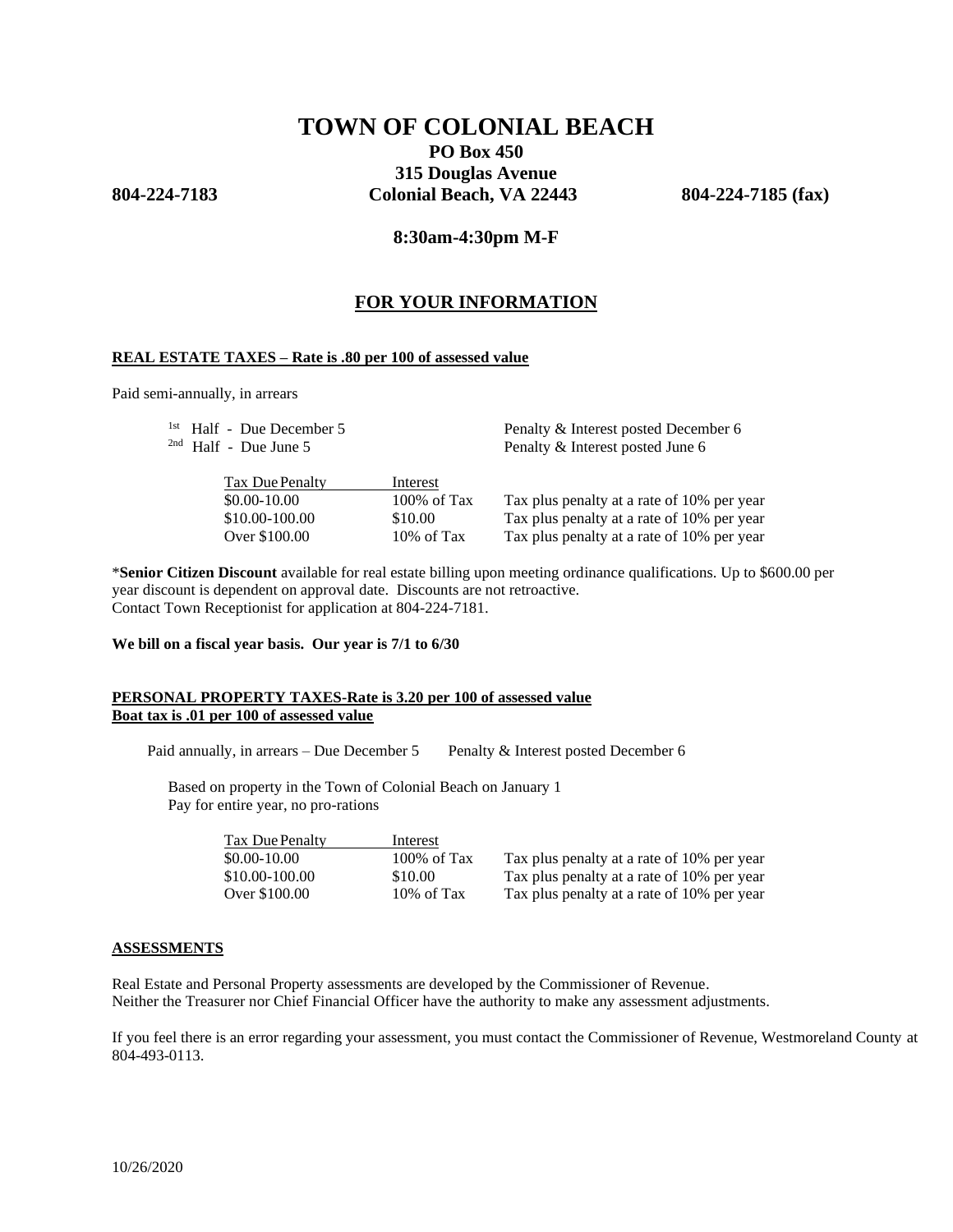## **WATER & SEWER BILLS**: **Currently \$305.00 per quarter:**

| $1st$ Quarter – Paid in advance –<br>(July, Aug, Sept)              | Due July 1 | Penalty posted August 1<br>Interest accrues October 1   |
|---------------------------------------------------------------------|------------|---------------------------------------------------------|
| $2nd$ Quarter – Paid in advance – Due Oct. 1<br>(Oct, Nov, Dec)     |            | Penalty posted November 1<br>Interest accrues January 1 |
| $3rd$ Quarter – Paid in advance – Due Jan. 1<br>(Jan, Feb, March)   |            | Penalty posted February 1<br>Interest accrues April 1   |
| $4th$ Quarter – Paid in advance – Due April 1<br>(April, May, June) |            | Penalty posted May 1<br>Interest accrues July 1         |

For rental property, water/sewer bills can be sent to property address in care of the renter, under the name of the owner. However, the property owner is fully responsible for payments.

\***Senior Citizen Discount** available for water/sewer/Real Estate upon meeting ordinance qualifications. \$50.00 Discount is applied per quarter on the water and sewer bill and \$ 300.00 off on Real Estate Tax twice a year. Contact Town Receptionist for any questions and application at 804-224-7181.

## **Trash and/or Brush Pick-Up**

Please contact Public Works at 804-224-7260 for the specific day of the week for your property.

## **TOWN VEHICLE LICENSE (DECALS) Must be replaced by Midnight April 30**

| Automobiles: | \$30.00                                                              |
|--------------|----------------------------------------------------------------------|
| Motorcycles: | \$15.00                                                              |
| Trailers:    | \$12.50                                                              |
| Mopeds:      | \$10.00                                                              |
| Antique:     | \$10.00                                                              |
| Golf Carts:  | \$30.00 (Requires annual inspection and proof of insurance coverage) |

**REPLACEMENT DECALS:** File lost decal report with Police Department, bring copy of the report to the Finance Office and a replacement decal will be issued for \$1.00.

Decals from other areas are not pro-rated.

Auto Decal or paid receipt for taxes will gain you access to the Colonial Beach dump site. Golf Carts must be inspected each year and you must have proof of insurance. All Golf Carts MUST have a Town Decal, which includes day trippers.

## **ADDRESS CHANGES**

Address changes must be sent to the Finance Office in writing directly from the property owner.

#### **BOAT REGISTRATIONS**

Contact Inland Game and Fisheries, Fredericksburg, Va. 540-899-4169 Belman Road, Fredericksburg, Va.

## **MORTGAGE COMPANY PAYMENTS**

All real estate bills will be mailed to the owner of record. A separate copy of a bill will **NOT** be sent to any mortgage company. It is the responsibility of the property owner to insure that taxes are paid.